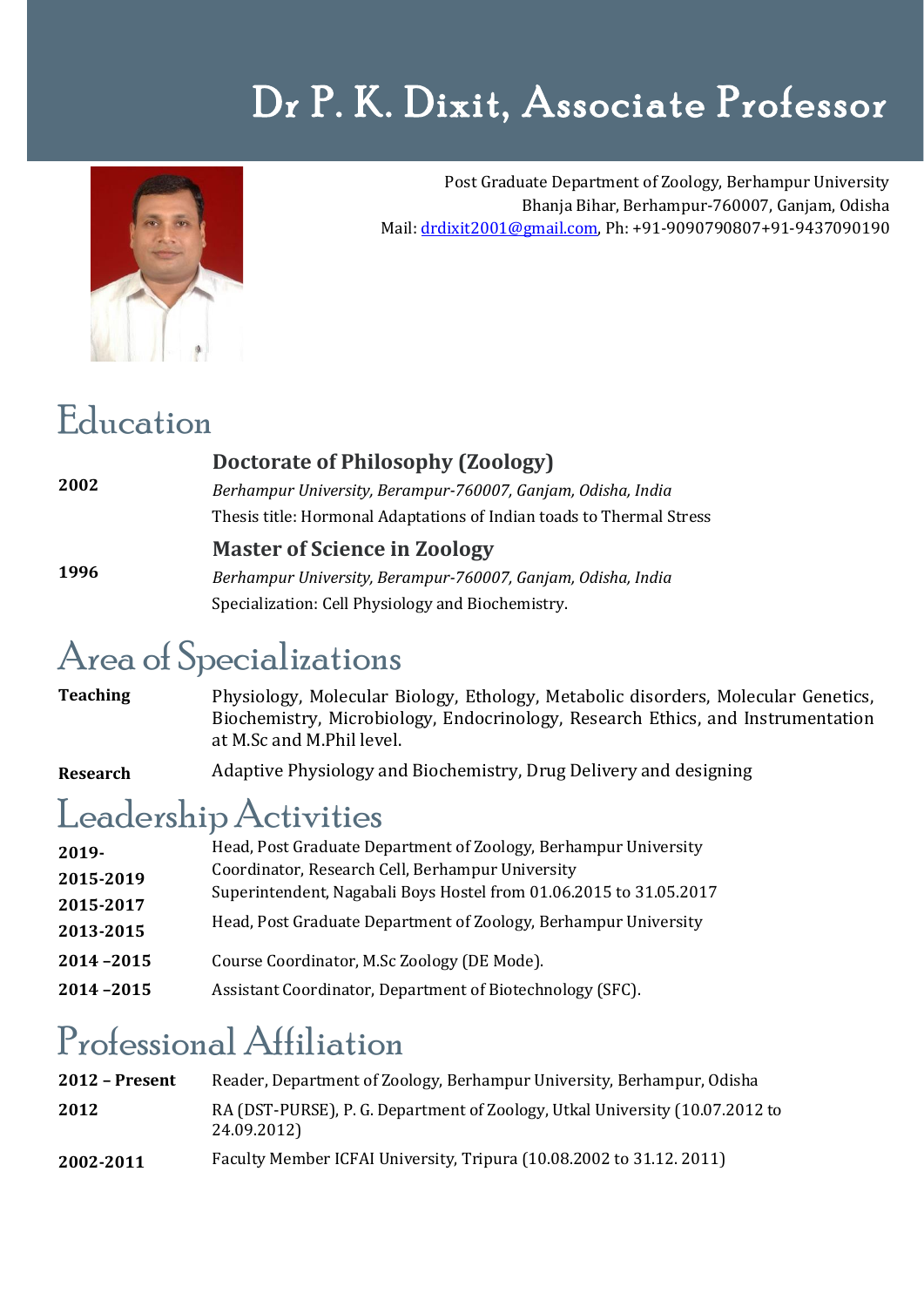### Other Administrative Responsibilities Handled

- Member, Senate of Berhampur University, 2013-15
- Member, Academic council of Berhampur University 2013-15.
- Managing the University Deer Park as the Head of the Department from, June 2013- May2015.
- Member, Board of Studies in Life Sc., Microbiology, Zoology, Pharmacy and Environmental Science, and Biotechnology of Berhampur University
- Member, DRDC in Zoology, Biotechnology, Life Sc., and Pharmacy of Berhampur University
- Asst. Coordinator, Transportation Committee in the  $30<sup>th</sup>$  Inter-University Central Zone Youth Festival, "Yuva Prativa Parva-2014" hoisted by Berhampur University from 25-29th November, 2014 in collaboration with AIU, New Delhi and Sponsored by The Ministry of Skill Development, Entrepreneurship, Youth Affairs and Sports, Govt. of India.
- Member, NAAC Steering Committee, for re-accreditation process of Berhampur University 2015.
- Convener, RAR writing for Criterion-V (Students support and Progression)-2015
- Member, Scrutiny committee to scrutinize the nomination papers of Students' Union election, 2015.
- Member, for Finalization of Regulations for P.G. and U.G. Course and Examinations under CBCS of Berhampur University, 2015
- Member, Renovation and Up-gradation of existing Facilities out of RUSA grant, 2015.
- Scrutinizer/Tabulator for the Examinations of Post Graduate/Professional Unit for the year 2016-17.
- Centre Superintendent, Part-I (DEC) Examination-2016
- Deer park responsibility for handing over the management of deer park to Department of Forests, Govt. of Odisha.
- Member for finalization of M.Phil., and Ph.D regulations of Berhampur University, 2016
- Deputy Coordinator, Health Care facilities XII<sup>th</sup> UGC grant plan, 2016-17
- Member of the committee for the development and beautification of University Campus 2017
- Vice President ,Athletic Association Berahmapur University,2017-18 and 2018-19 and successfully organized the Annual Athletic Meet of P. G. Departments on 20th March, 2018 with participation of more than 300 athletes
- Member of the committee for finalization of location for the construction of Oxidation pond for waste water disposal and toilet complex
- Secretary, Sports Council, Berhampur University, Session 2018-19
- Vice-President, Berhampur University Teachers Association (BUTA) 2019-
- Successfully coordinated the shifting of the Deer Park and appreciated by the Syndicate of Berhampur University.
- Deputy Coordinator, Induction Program for SSB recruited lecturers, Govt. of Odisha from 13.01.2020 to 19.01.2020
- Chairman BoS in Zoology of Berhampur University from 2020-21

#### Contribution to Academic/Technical Education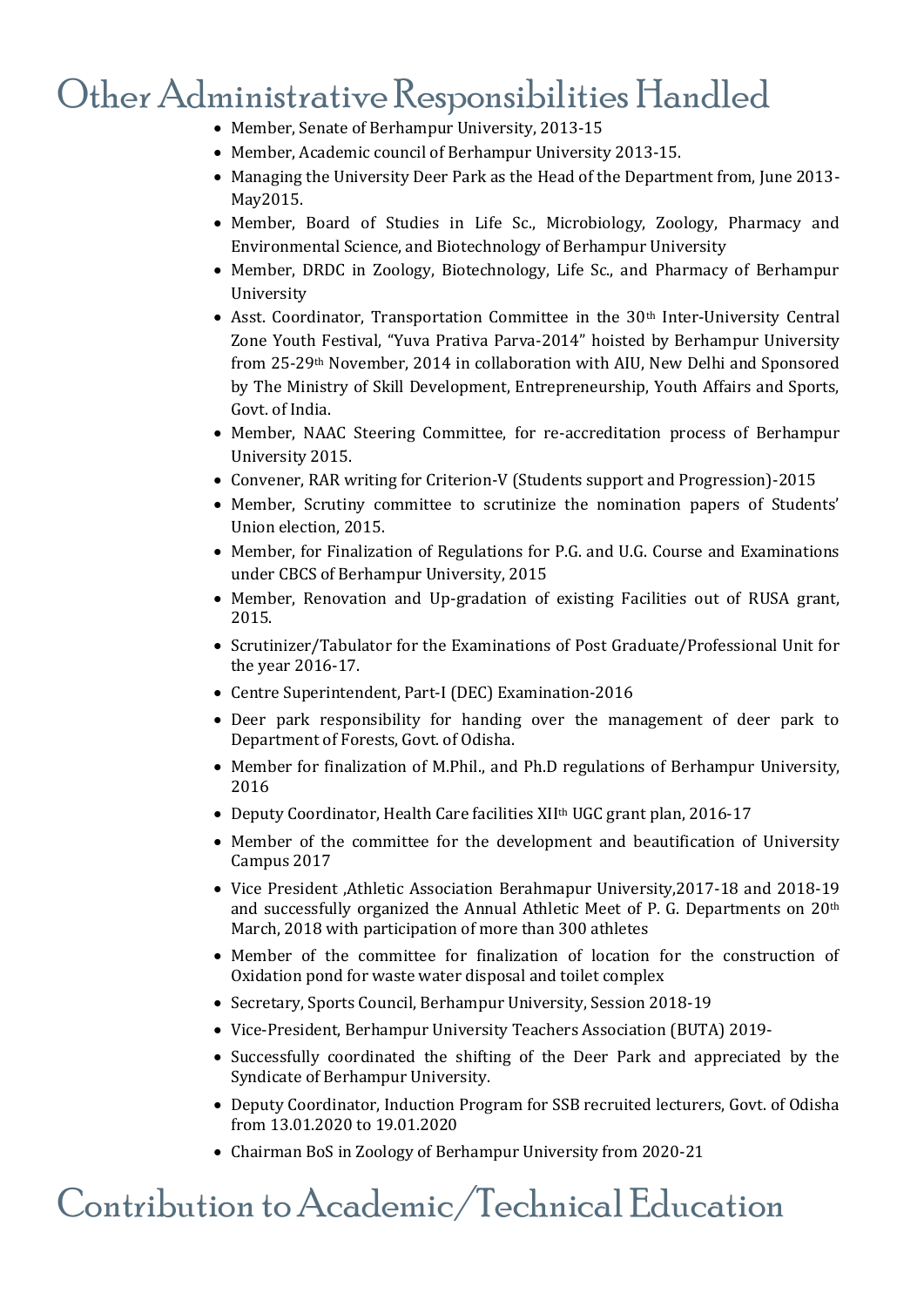• Member Board of Studies in Life Science, of Sambalpur University

## Any other Activities (Member, Editorial Board)

- •External Examiner for Other Universities
- •Ph.D. External Examiner for other State universities
- •Reviewer for International Journal of **"Advances in Zoology and Botany"**.
- •Member, Recognition/affiliation committee to various affiliated colleges under Berhampur University.
- Member, Editorial Board of **"International Science and Research Journals"** from 2014

# Membership of Academic Bodies

- Life member-Alumni Association, Department of Zoology, Berhampur University, from 1996
- Life member-Association of Biotechnology and Pharmacy from 2015
- Life member-Zoological Society, Kolkata from 2016
- Life member-Odisha Bigyan Academy from 2016
- Member-Berhampur University Teachers Association (BUTA), from 2012
- Joint Secretary, Odisha Zoological Society, 2018-

# Conferences/Workshops/Short-term Courses

- 1. Participated in the **National Webinar** on "**Use of online resources in teaching-learning process"** organized by **Uka Tarsadia University** on **20.05.2020**
- 2. Participated in the **National Webinar** on "**The New Normal in Education**" organized by the **Internal Quality Assurance Cell, St. Albert's College (Auto.) on 23 May 2020**.
- 3. Organized the National Seminar "**Advances and Challenges in Biological Sciences, ACBS-2020"** as Co-Convener, at **Post Graduate Department of Zoology, February 12-13, 2020**
- 4. Participated the **National Workshop on "Faunal Diversity of Chilika Lagoon"** Organized by **Estuarine Biology Regional Centre, Zoological Survey of India, Gopalpur-on-sea. July 26, 2019.**
- 5. Participated the **National Conference** on **"Crossroads of Biological Sciences and its applications (CBSA)-2019"** Organized by the **Post Graduate Department of Zoology** and presented a poster entitled **"Quality by design approach for development and optimization of PLGA based nanoparticles for colorectal cancer treatment". February 15-16, 2019 at Berhampur University, Bhanja Bihar, Berhampur, India**
- 6. Attended the **National Seminar** on **"Beach Erosion and Anthropogenic exploitation at costal line of Odisha and its effect on Olive Ridley sea turtle, Irrawaddy Dolphin and fish population and measures for conservation",** organized by **Department of Zoology**,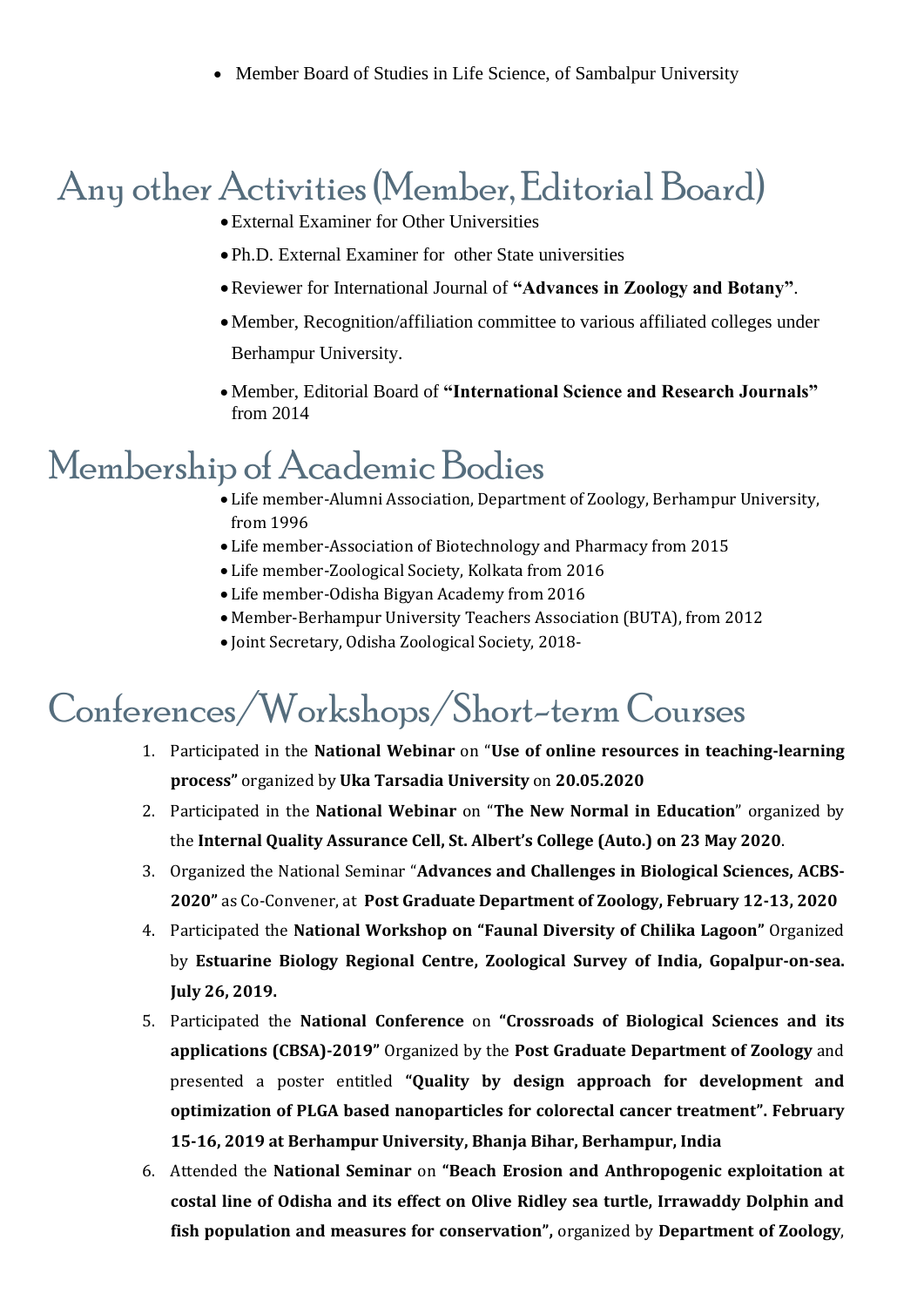**Berhampur University** in association with the **AABAHAN,** Sponsored by **Ministry of Earth Sciences, Govt. of India,** and presented a paper entitled **"Threat to the Coastal Plain of Odisha: A Future Prediction Study", 29-30 March 2018.**

- 7. Attended the one week **UGC Sponsored Short Term Course** on **"Research Methodology"**  held at **Human Resource Development Centre, Andhra University, Vishakapatnam** from **19th -25th June, 2017.**
- 8. Attended the **National One week Faculty Development Programme** on **"Innovations in Teaching and Research Methods, IITRM-2017"** held at **Modern Engineering and Management Studies, Balasore** from **5th -11th June, 2017.**
- 9. Participated the UGC sponsored **National Seminar** on **"Animal Science Research for Mankind: Perspective and Prospects"** Organized by the **Department of Zoology**, **North Orissa University, Takatpur, Baripada,** and delivered a talk on "**Seasonal Variation and Occurrence of Malaria in Ganjam District of Odisha". March 24-25, 2017**.
- 10. Participated the **International Conference** on **"Recent Trends of Chemical and Biological Sciences in Medicine, Natural Product and Drug Discovery (IC-RTCBSMNPDD)-2017"** Organized by the **Post Graduate Department of Chemistry** and presented two poster entitled 1. **"Safety profiling and anti-cancer potential of solvent extracts of Gishta (Annona spp.) of Ethiopia, N E Africa";** 2**. Formulation, Optimization and Evaluation of Capecitabine Loaded Nanoparticles by Quality by Design (QbD) Approach for Colorectal Cancer Targeting". March 03-05, 2017 at Berhampur University, Bhanja Bihar, Berhampur, India**
- 11. Participated the **National Workshop-cum-training on "Recent Development and Future trends of Bioinformatics in Biological Science"** Organized by **BIF Centre,** and Sponsored by **BTISnet-Department of Biotechnology, Government of India**, New Delhi at **Department of Zoology, Berhampur University. December 26-27, 2016.**
- 12. Participated the **World Congress** on **"Drug discovery and Development and 4th World Congress on Gerontology and Geriatrics"** Organized by the **BioGenesis Health Cluster** and presented an abstract entitled **"Muco-adhesive microcapsules for oral delivery of anticancer drugs: an alternative approach for intestinal cancer treatment***".* **November 23-26, 2016 at J N Tata Auditorium, Indian Institute of Science, Bengaluru, India.**
- 13. Attended the **National Seminar** on **"Adverse Impact of Global Climate Change & Irregular Monsoon on Agriculture, Aquaculture & Capture Fishery in Coastal India and its Management",** organized by **Department of Zoology**, **Berhampur University** in association with the **AABAHAN,** Sponsored by **Ministry of Earth Sciences, Govt. of India,**  and presented full paper entitled **"Seasonal Variation, Climate Change and Vector–borne Diseases, a Complex Relationship", 26-27 March 2016, Seminar Proceedings, Page 37- 48.**
- 14. Participated the **International Conference** on **"Recent Advances in Biosciences and Applications of Engineering in production of Biopharmaceuticals-RABAEB-2015 and 9th Annual Convention of Association of Biotechnology and Pharmacy"** jointly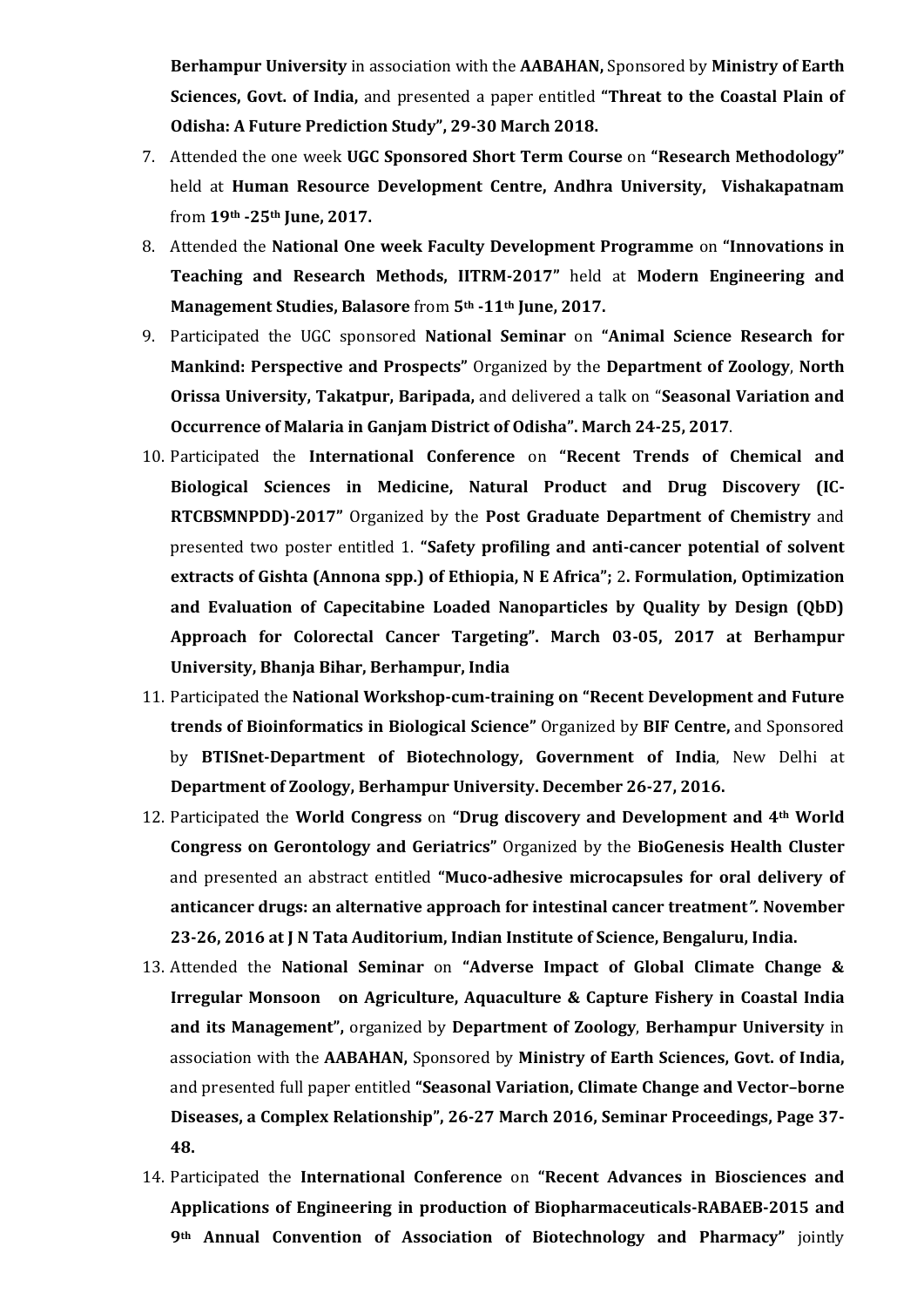Organized by the **Department of Biotechnology, K.L. University, Andhra Pradesh, International Society for Neurochemistry and Department of Biotechnology** and presented an abstract entitled **"Nanoparticulate system for oral delivery of anticancer drugs- A brief review***".* **December 14-16, 2015.** Also **chaired a technical session** in the above conference**.**

- 15. Participated the **International Seminar on "Academic Integrity"** Organized by **IIT Bhubaneswar** and Sponsored by **turnitin international and i-Group India,** at **IIT Bhubaneswar. November 18, 2015.**
- 16. Participated the **National Workshop on "Recent Trends in Marine Biotechnology in Odisha"** Organized by Ganapati Sabat Foundation and Sponsored by **Department of Biotechnology, Government of India**, New Delhi at **Youth Hostel, Gopalpur-on-sea. October 20, 2015.**
- 17. Participated as the **Invited Speaker** at the State level Workshop on **"Pharmaceutical Education and Industrialization in Odisha: Scope and Challenges"** organized by **APTI-Odisha State Branch** at **Utkal University, Bhubaneswar, Odisha** on **September 13, 2015.**
- 18. Participated the National Workshop on **"Biotechnology for Economic Enhancement of Rural Community in Southern Region of Odisha"** organized by Post Graduate Department of Zoology, Berhampur University, Berhampur, Odisha Sponsored by **DBT** and in association with **Socio Cultural Development Centre**. **September 11, 2015**.
- 19. Participated the **International Conference** on **"Innovative Applications of Chemistry in Pharmacology & Technology (IC-IACPT-2015)"** Organized by the **Department of Chemistry, Berhampur University, Berhampur, Odisha,** and presented a Poster on **"CHITOSAN and COS: An Innovative antifungal composition for Pharmacological and Phyto-sanitary Application". February 06-08, 2015.**
- 20. Participated the **Global Summit** on **"Emerging Science and Technology: Impact on Environment & Human Health"** Special Symposia on **"Cancer Therapy Environmental Toxicology"** jointly Organized by the **Department of Biotechnology, Vikram Simhapuri University, Nellore, Andhra Pradesh,** and **UNT Health Science Center, Fortworth, Texas, USA** and presented an abstract entitled **"Effect of Seed Extracts of** *Caesalpinia bonducella on Spermatogenesis of Swiss Mice".* **August 01-03, 2014.**
- 21. Participated the **National Seminar** on **"Current Trends of Animal Science Research in India"** Organized by the **North Orissa University, Takatpur, Baripada,** and presented a Paper entitled **"Dose dependent regulatory role of thyroxine on different enzymes in common Indian toad,** *Duttaphyrinus melanostictus***. March 21-22, 2014**.
- 22. Participated the **National Workshop on "Bioinformatics and Biodiversity Conservation"** Organized by Ganapati Sabat Foundation and Sponsored by **Department of Biotechnology, Government of India**, New Delhi at **Youth Hostel, Gopalpur-on-sea. February 01, 2014**
- 23. Participated the **Regional Science Congress** on **"Innovations in Science and Technology for Inclusive Development"** Organized by the **Indian Science Congress Association, Bhubaneswar Chapter,** and presented two abstracts entitled **"Vertebrate Fauna and**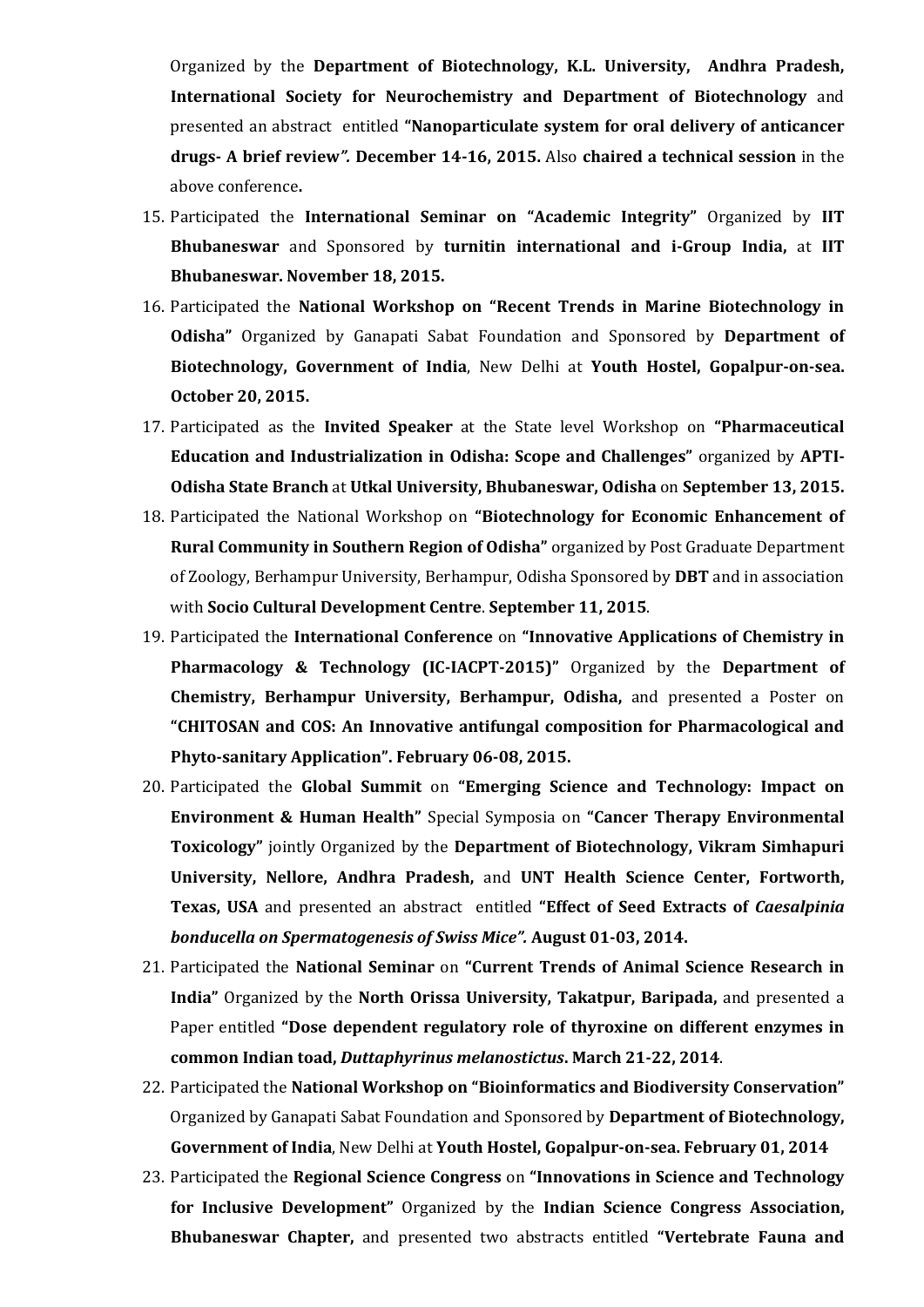**Related Vegetation of Coastal Belt of Ganjam District of Odisha and Their Conservation"**, and **"Role of Key Stone Species in Biodiversity". January 27-28, 2014**.

- 24. Participated in **Group Discussion** of **ICSSR Sponsored National Seminar** on **"Indegenous People and Their Rights: Issues and Challenges"** organized by **Centre for Canadian Studies**, Berhampur University, Berhampur on **January, 10-11, 2014**.
- 25. Attended the BTISnet-DBT Sponsored Workshop-cum-training Programme on **"Application of Bioinformatics Tools in Biological Science teaching and Research"** organized by BIF Centre, Post Graduate Department of Zoology, Berhampur University, Odisha, 22-24th March, 2013.
- 26. Participated the **"1st meeting of Indian Immunological Society-Odisha Chapter"** jointly hosted by NISER and ILS, Bhubaneswar, Odisha, on August 11, 2012.
- 27. Attended the "**UGC (ERO) XIth Plan Sponsored State level Seminar on "Physical Methods of Waste treatment"** organized by the **Department of Physics, Pipli College, Pipli, Puri** and presented the paper entitled **"Methods of Medical Waste Management", 05-06th March 2012**.
- 28. Attended the "**UGC (ERO) XIth Plan Sponsored State level Seminar on "Impact of Climate Change on Health in India"** organized by the **Department of Botany, Pipli College, Pipli, Puri** and presented the paper entitled **"Climate Change and Associated Health Problems in Humans', 04-05th March 2012**.
- 29. Attended the "**National Seminar on Modern Biology and Human Welfare**" organized by the **P. G. Department of Zoology, Berhampur University** and presented the abstract entitled **"Age Determination in Common Indian toad,** *Bufo melanostictus* **by '***Skeletochronology.***' (Communicated to Journal for Publication)", 28-29th March 2012**.
- 30. Attended the "**UGC Sponsored National Seminar on "Contribution of Islam on Odissan Culture"** organized by the **Department of History, Pipli College, Pipli, Puri** and participated in active discussion, on **25-26th March 2012**.
- 31. Attended the "**National Seminar on Effect of Global Warming and rapid changes in Oceanic line at Costal Orissa and its effect on Migratory birds of lake** *Chilika* **and ecological consequences**" organized by the **AABAHAN,** Sponsored by **Ministry of Environment and Forests, Govt. of India,** and presented paper entitled **" Global Warming and Birds", 13-14 March 2010**.
- 32. Attended the **QIP short-term course** on **"Fundamental Techniques in r-DNA Technology"** held at **IIT, Guwahati** organized by the **Department of Biotechnology during 3rd-7th July, 2006**.
- 33. Attended the **Faculty Development Program** at **Hyderabad** from **12-14 May 2003**, organized by **ICFAI University**.
- 34. Attended workshop on "**Bio-informatics tools in Genomics and Proteomics**" organized by **Institute of Life Sciences (DBT), Bhubaneswar** from **16-18 March 2004**.
- 35. Attended the Workshop-cum-training program on **"Animal Cell and Tissue Culture" at National Center for Cell Sciences (NCCS), Pune (India)** held from **15th April to 27th April**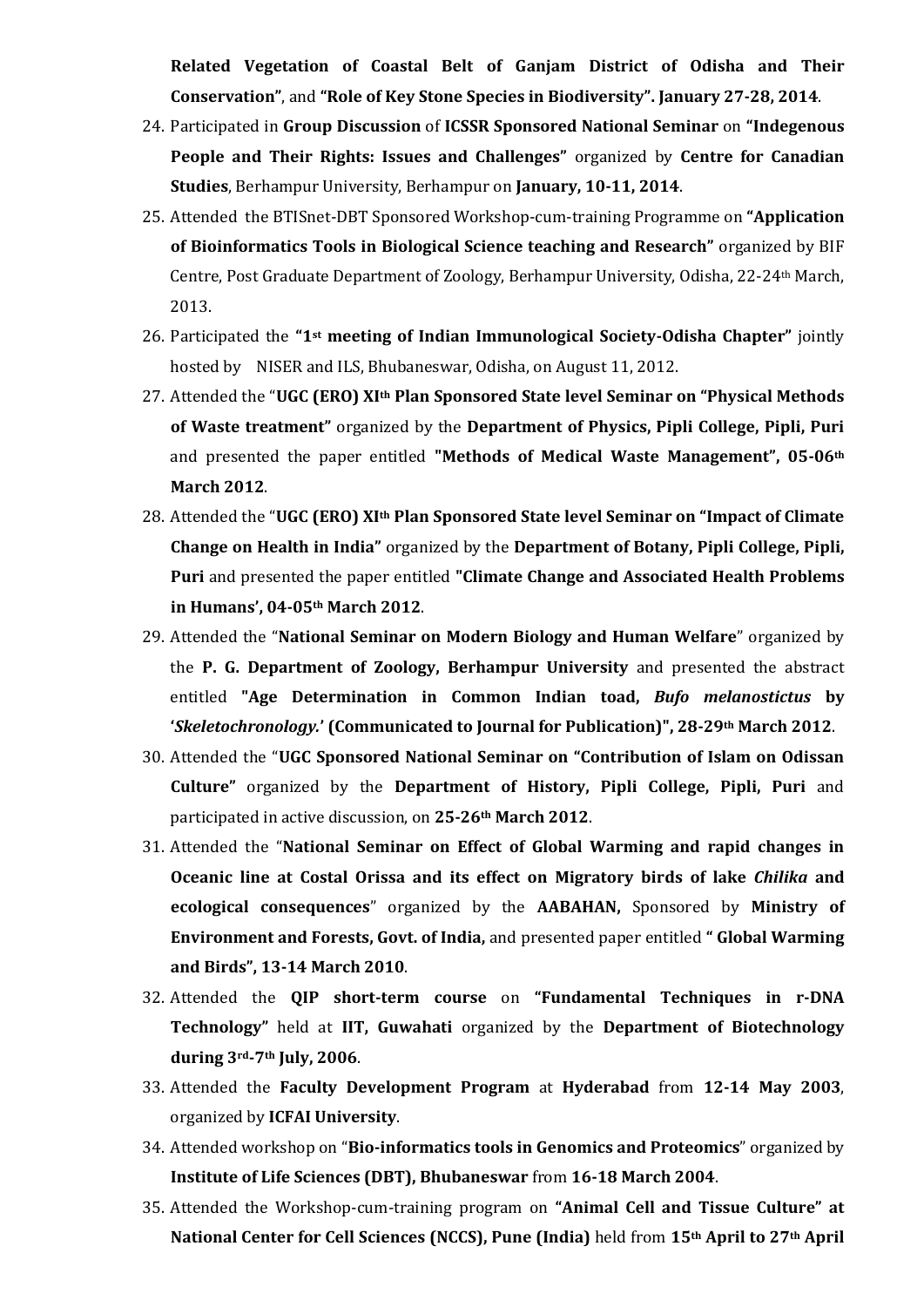**2002.** Here I am specially trained to handle the various aspects of tissue culture techniques including **maintaining the culture media, aseptic techniques, and prevention of contamination, cell characterization, media preparation, viability test and Cryopreservation of cells.**

# Publications (Articles/Edited Volume)

- **1.** Sanatan Singh and **Prasanna Kumar Dixit** (2021): Significance of Different Parameters on Fish Biological Processes, **IJSRM. Human, 2021; Vol. 19 (1): 1-17, ISSN: 2454-2008**
- 2. Harikrishna Ramaprasad Saripalli and **Prasanna Kumar Dixit** (2021): GC-MS Analysis of Bioactive Components in the Methanolic Extract of Graviola (Gishta) Seeds and Their Pharmacological Activities, **International Journal of Pharma and Bio Sciences, 12(3), 48-57, http://dx.doi.org/10.22376/ijpbs.2021.12.3.B48-57**
- 3. Prashanta Kumar Panda, Uma Shankar Mishra and **Prasanna Kumar Dixit** (2021): **Preparation and Characterization of Lamotrigine Mucoadhesive Tablets with Natural Polymers, Annals of the Romanian Society for Cell Biology, Vol 25 (5): 5233–5241 (ISSN: 1583-6258)**
- 4. Prashanta Kumar Panda, **Prasanna Kumar Dixit** and Uma Shankar Mishra (2021): Formulation development and evaluation of Cefixime mucoadhesive tablets using natural polymers, **European Journal of Molecular & Clinical Medicine, Vol: 8 (1): 1995-2008 (ISSN 2515- 8260)**
- **5.** Harikrishna Ramprasad Saripalli, and **Prasanna Kumar Dixit (2020):** Green synthesis of silver nanoparticles using Graviola (Gishta) seed extracts and their antimicrobial activities, **Journal of Interdisciplinary Cycle Research, Volume XII, Issue IX, September/2020, pp.1086-1103**, **DOI:18.0002.JICR.2020.V12I9.008301.3171220128**
- **6.** Mamata Mishra and **Prasanna Kumar Dixit (2020)**: Multi-potential influence of gut microbiota on human health, **International Journal of Food, Nutrition and Dietetics**, **Vol: 8 (2): 79-84, (ISSN: 2455-569X**), **DOI: http://dx.doi.org/10.21088/ijfnd.2322.0775.8220.3**
- **7.** Chinmaya Mahapatra, Padala Narasimha Murthy, Anjan Kumar Mahapatra, Sudhir Kumar Sahoo, **Prasanna Kumar Dixit** (2020): Development, Characterization and Optimization of Polymeric Mucoadhesive Microcapsules containing anticancer agent using Response Surface Method: *in vitro* and *in vivo* Study, **International Journal of Research in Pharmaceutical Sciences, Vol: 11 (3) PP:3429-3442, July 2020 (ISSN: 0975-7538) DOI: https://doi.org/10.26452/ijrps.v11i3.2483**
- 8. Mamata Mishra and **Prasanna Kumar Dixit (2020)**: CSF biomarkers as potential screen of HIV-1 subtype C in post-HAART era, Indian Journal of Neuroscience, Vol:6(2), pp78-82, ISSN: **2581- 8236, DOI: https://doi.org/10.18231/j.ijn.2020.016**
- 9. Mamata Mishra and **Prasanna Kumar Dixit** (2020): Cellular lactate and pyruvate are key intermediates for intra-cellular energy metabolism in age related phenomenon, **International Journal of Clinical Biochemistry and Research**: Vol:7 (2) , pp 285-290, ISSN: **2394-6369, DOI:** https://doi.org/10.18231/j.ijcbr.2020.062
- **10.** Sunita Patra and **Prasanna Kumar Dixit** (2020): *Lampito mauritii* (Annelida:Oligochaeta): A potential indicator of soil quality in the agroecosystem of Bhubaneswar, Odisha. Proceedings of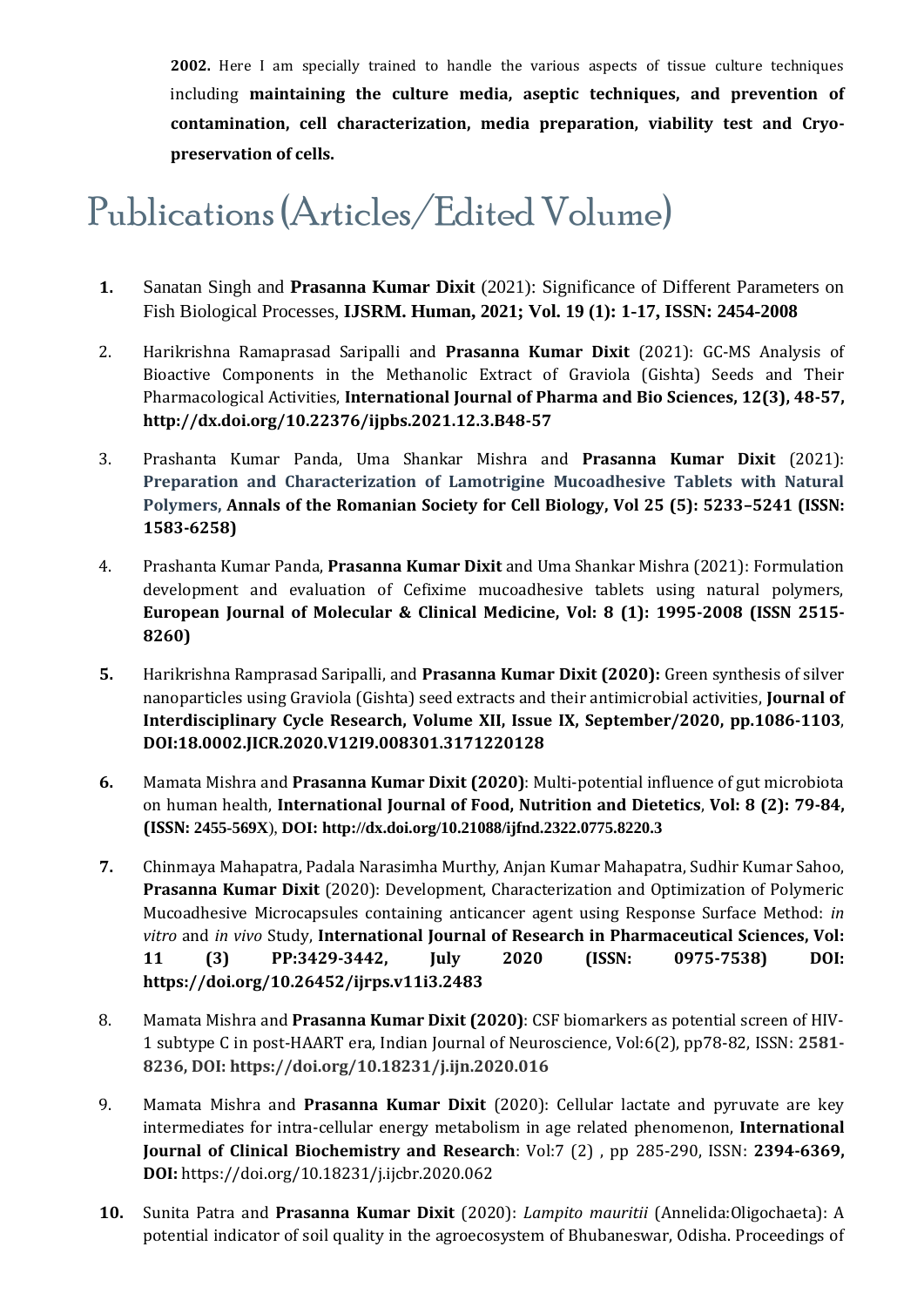International Biodiversity Congress (IBC 2018), **Prospectives on Biodiversity of India**, **Volume-IV, pp: 597-601, ISBN: 978-81-937930-6-0**

- 11. Chinmaya Mahapatra, Padala Narasimha Murthy, Sudhir Kumar Sahoo, Anjan Kumar Mahapatra, Prasanna Kumar Dixit (2020): Preparation and characterization of mucoadhesive microcapsules of paclitaxel, **International Journal of Research in Pharmaceutical Sciences, Vol: 11 (2) PP:2575-2583, July 2020 (ISSN: 0975-7538) <https://doi.org/10.26452/ijrps.v11i2.2262>**
- 12. Goutam Kumar Jena, C H Niranjan Patra, **Prasanna Kumar Dixit** (2020): Cytotoxicity and Pharmacokinetic Studies of PLGA Based Capecitabine Loaded Nanoparticles, **Indian Journal of Pharmaceutical Education and Research, Vol 54 (4), PP: 349-356 Apr-June, 2020, DOI:**  10.5530/ijper.54.2.40
- 13. Neelima Ayyalasomayajula, Madhuri Bandaru, **Prasanna Kumar Dixit**, Rajanna Ajumeera, Chellu S. Chetty, Suresh Challa (2020): Inactivation of GAP-43 due to the depletion of cellular calcium by the Pb and amuloid peptide induced toxicity: An in vitro approach, **Chemico-Biological Interactions**, **Vol: 316 (2020), pp: 01-07 ISSN: 0009-2797, <https://doi.org/10.1016/j.cbi.2019.108927>**
- 14. Harikrishna Ramprasad Saripalli and **Prasanna Kumar Dixit (2019):** Antimicrobial efficacy of solvent extracts of seeds, fruit pulp and leaves of Graviola (Gishta):**International Journal Of Pharmaceutical, Chemical And Biological Sciences**, **Vol: 9 (3): 128-137, ISSN: 2249-9504.**
- **15.** Manasi Kumari Panda, P. K. Dixit, and A. K. Panigrahi **(2018):** Toxicological effects of leachate of red mud pond of Nalco on the tissue clice respiration rate of different organs of a fresh water fish, *Oreochromis mossambicus*, Peters under laboratory conditions, **National Journal of Life Sciences, Vol: 15 (2), pp 149-152, ISSN: 0972-995X.**
- 16. **P. K. Dixit**, A. Padmavati, and A. K. Panigrahi **(2018):** Impact of paper mill effluent on fresh water fish *Oreochromis mossambicus*, Peters and its eco-toxicological implications, **National Journal of Life Sciences, Vol: 15 (1), pp 45-49, ISSN: 0972-995X.**
- 17. A. Padmavati**, P. K. Dixit**, and A. K. Panigrahi **(2018):** Impact of paper mill effluents on respiration rate of a fresh water fish *Oreochromis mossambicus*, Peters and its ecological implications, **Life Science Bulletin, Vol: 15 (1), pp: 101-106, ISSN: 0973-5453.**
- 18. Manasi Kumari Panda, P. K. Dixit, and A. K. Panigrahi **(2018)**: Impact of Leached Chemicals of Red mud waste on respiration rate of a fresh water fish, *Oreochromis mossambicus,* Peters and its Ecological implications, **Life Science Bulletin, Vol: 15 (1), pp: 89-93 ISSN: 0973-5453.**
- 19. Suresh Challa and **Prasanna Kumar Dixit (2018):** Antioxidant and Antiapoptotic Effects of Fraxetin against Lead Induced Toxicity in Human Neuroblastoma Cells, **Organic & Medicinal Chemistry International Journal**, **5(1): 555651**, **ISSN: 2474-7610**, **DOI: 10.19080/OMCIJ.2018.04.555651.**
- 20. **Sanatan Singh, G. Mishra, P. K. Dixit (2018):** Biochemical segregation of amino acids and fatty acids of three fresh water teleosts (*Clarias batrachus*, *Channa punctatus, and Anabas testudineus*), **International Journal of Creative Research Thoughts, Volume 6 (1), January 2018, pp 686-694, ISSN: 2320-2882**
- 21. **Sanatan Singh, G. Mishra, P. K. Dixit (2018):** Comparative Analysis in Gut Content of Three Fresh Water Teleosts (Clarias Batrachus, Channa punctatus, and Anabas Testudineus) during Different Season, **Indian Journal of Biology, Vol: 5 (1): pp 66-75, ISSN: 2455-8249 DOI: <http://dx.doi.org/10.21088/ijb.2394.1391.5118.10>**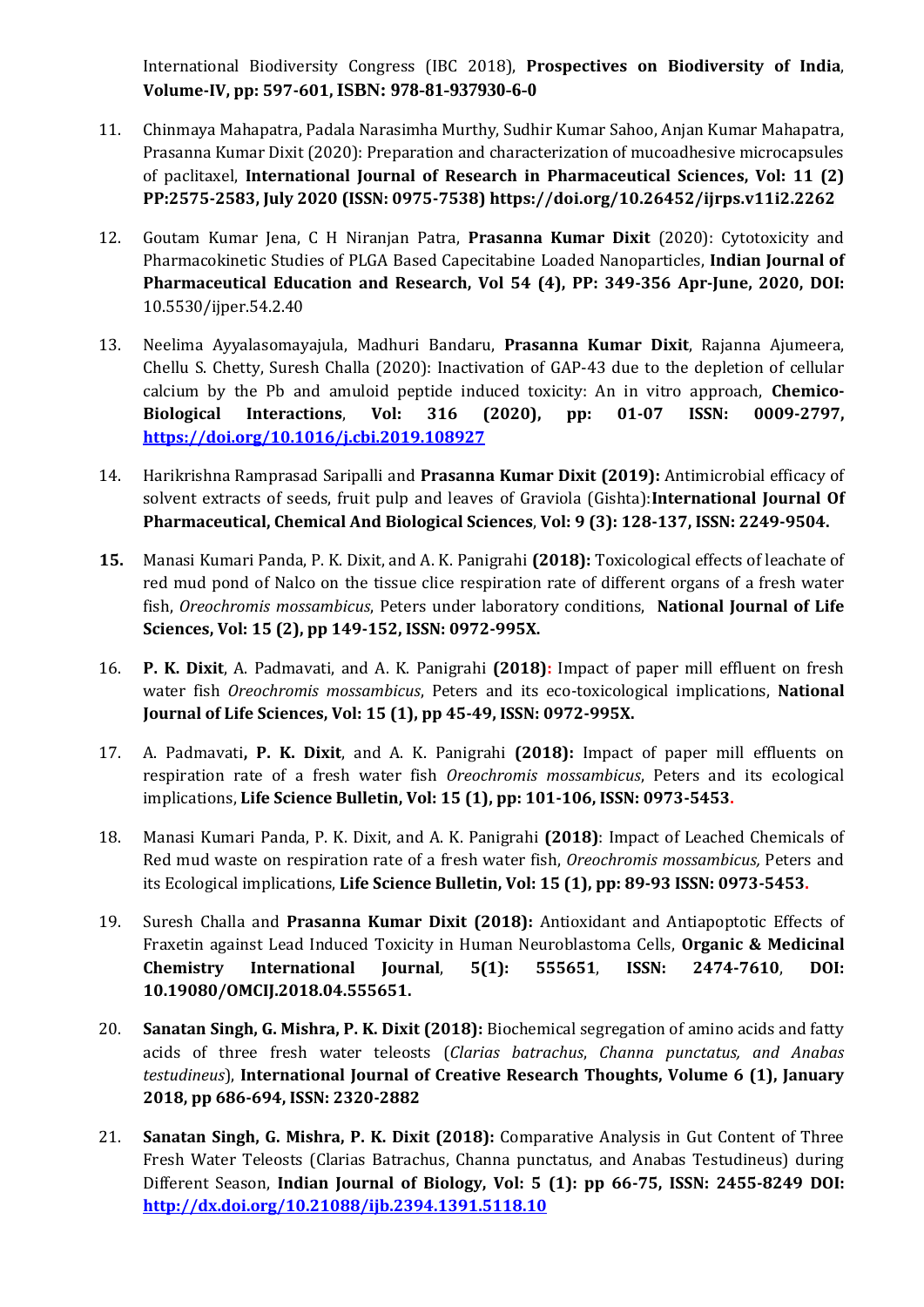- 22. Manasi Kumari Panda, P. K. Dixit, and A. K. Panigrahi **(2017)**: Toxicological effects of leached chemicals of red mud waste of NALCO on a fresh water fish and its ecological implications, **National Journal of Life Sciences, Vol: 14 (2), pp 119-124 ISSN: 0972-995X**
- 23. **Bibaswan Mishra, Prasanta Kumar Biswal, Nihar Ranjan Pani, Prasanna Kumar Dixit (2017)**: In-vitro Characterization and Pharmacokinetic investigation of self-Micro Emulsifying Tablets of Cinnarizine, **Research J. Pharm. and Tech. 10(10): pp 3492-3497, ISSN: 0974- 3618** (Print), **0974-360X** (Online), **DOI: 10.5958/0974-360X.2017.00625.4 (Scopus)**
- 24. Goutam Kumar Jena, Sunit Kumar Sahoo, Ch. Niranjan Patra,Kahnu Charan Panigrahi, Swatilekha Sahu and **Prasanna Kumar Dixit (2017):** Design, Optimization, and Evaluation of Capecitabine-loaded Chitosan Microspheres for Colon Targeting, **Asian Journal of Pharmaceutics, Jul-Sep 2017 (Suppl), Vol: 11 (3): S592, ISSN: 0973-8398**, **Sl. No. 8807**
- **25.** Harikrishna Ramprasad Saripalli, and **Prasanna Kumar Dixit (2017):** In vitro Studies on Anti-Tumour activities of solvent extracts of leaves, fruit pulp and seeds of Graviola (Gishta) cultivar of Ethiopia, N. E. Africa, **International Journal of Innovative Research in Science, Engineering and Technology, Vol. 6 (8), August 2017, 16743-16749**, ISSN(Online): 2319- 8753 ISSN (Print) : 2347-6710, **DOI:10.15680/IJIRSET.2016.0608142**
- **26.** Suresh Challa and **Prasanna Kumar Dixit (2017):** Ameliorating effects of Magnolol in reducing the toxicity induced by Heavy metal Lead in the human brain cells, **Journal of Pharmacology and Toxicology**, 12 (3): 111-119, 2017, ISSN:1816-496X, DOI: 10.3923/jpt.2017.111.119.
- **27.** Goutam Kumar Jena, Sunit Kumar Sahoo, **Prasanna Kumar Dixit**, Shantibhusan Senapati, Ch. Niranjan Patra, and Kahnu Charan Panigrahi **(2017)**: Nanotechnology as Cutting Edge Technology For Screening, Detection and Treatment of Colorectal Cancer, An Elsevier Indexed **Journal of Global Trends in Pharmaceutical Sciences,** 8(1): 3564 – 3570, ISSN-2230-7346.
- **28.** Jena Goutam Kumar, Sahoo Sunit Kumar, **Dixit Prasanna Kumar**, Patro Ch. Niranjan, Panigrahi Kanhu Charan, Swain Suryakant **(2017):** Ongoing trends and recent patent survey on Colon targeting, **Journal of Drug Delivery Research**, **5 (4)**, **08-25, eISSN 2319-1074.**
- **29.** Bibaswan Mishra , Prasanta Kumar Biswal, **Prasanna Kumar Dixit** and Manas Mahapatra **(2017)**: Formulation development and evaluation of taste masked rapidly dissolving films of Lamotrigine, **European Journal of Pharmaceutical and Medical Research**, **4(1), 447-451, ISSN: 2394-3211**
- **30.** Chinmaya Mahapatra, Padala Narasimha Murthy, **Prasanna Kumar Dixit,** Sudhir Kumar Sahoo, Anjan Kumar Mahapatra, Monalisa Debata **(2016):** Statistical Approach in Designing, Formulation and Optimization of Paclitaxel Loaded Mucoadhesive Microcapsules, **International Journal of Innovative Research in Science, Engineering and Technology, Vol. 5 (12), December 2016, 21331-21339**, ISSN(Online) : 2319-8753 ISSN (Print) : 2347-6710, **DOI:10.15680/IJIRSET.2016.0512089.**
- 31. Suresh Challa and **Prasanna Kumar Dixit (2016)**: Mitigative effects of Koenidine in reducing the toxicity induced by heavy metal lead in human neuroblastoma cells. **Journal of Chemical Biology and Therapeutics , 1(2), 113, ISSN: 2572-0406**
- 32. Bibaswan Mishra, Prasanta Kumar Biswal, Jagannath Sahoo, **Prasanna Kumar Dixit**, Biswajit Panda and Abhisek Patel **(2016):** Effect of hydrophobic polymer on release profile of Diltiazem HCl loaded gelatinous microsphere cross-linked with glutaraldehyde, **Saudi Journal of Medical and Pharmaceutical Sciences (ISSN 2413-4929 Print, ISSN 2413-4910 (Online), Vol-2 (10), 273-278, (October, 2016):223-235, DOI: 10.21276/sjmps.2016.2.10.1.**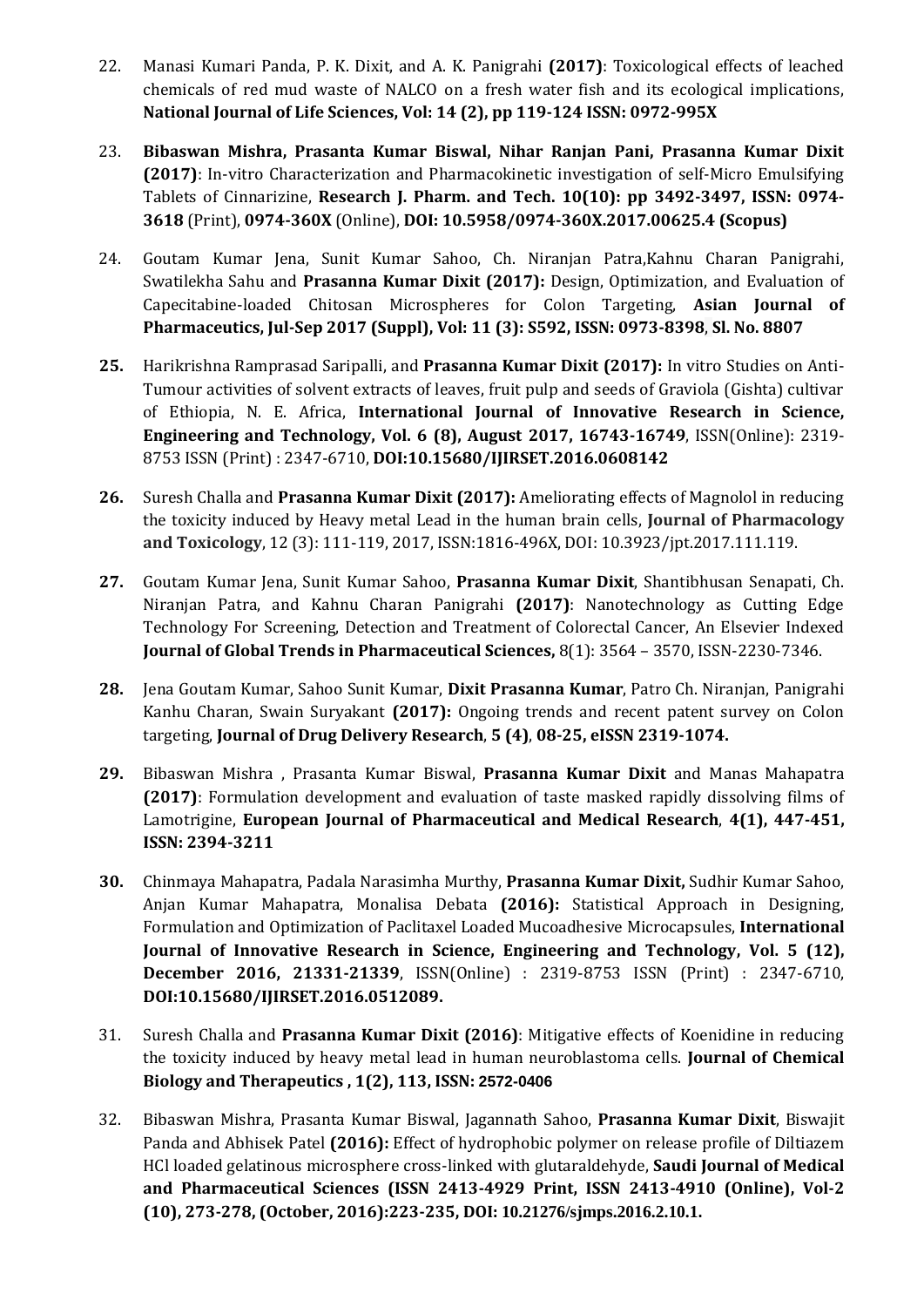- 33. Harikrishna Ramprasad Saripalli, and **Prasanna Kumar Dixit (2016):** Screening of antinutrients in leaves, fruit pulp and seeds of Gishta (Annona spp.) of Ethiopia, North East Africa**.** *IRA-International Journal of Applied Sciences* **(ISSN 2455-4499)**, **4(3), 471-481. doi: [http://dx.doi.org/10.21013/jas.v4.n3.p11.](http://dx.doi.org/10.21013/jas.v4.n3.p11)**
- 34. Sanatan Singh, Mishra, G. and **Dixit, P. K. (2016):** Ascorbic acid (Vit-C) induced biochemical alternation of collagen characteristics in the heart tissues of Swiss mice, **International Journal of Current Research**, **Vol. 8 (9), Pages: 37575-37579, September (2016)**, **ISSN: 0975- 833X**
- 35. Sanatan Singh, Patra AK and **Dixit PK (2016):** Biochemical Analysis of Lipids and Proteins in three Freshwater Teleosts (*Clarias batrachus*, *Channa punctatus, Anabas testudineus*)**, Research Journal of Recent Sciences, Vol. 5(6), Pages: 24-33, June (2016), (E-ISSN 2277-2502)**
- 36. Gitanjali Pattnayak, Gitanjali Mishra and **Prasanna Kumar Dixit (2016)**: Age related occurrence of different forms of tuberculosis in rural area of Gallery in the district of Ganjam, **Research Journal of Berhampur University**, **Vol. II, Pages: 150-156**. **(ISSN 2250-1681)**
- 37. Harikrishna Ramprasad Saripalli, Lydia Swapna Nandam and **Prasanna Kumar Dixit (2016):** Effective Bio-methods in Defending Biodiversity from Pollution with special focus on Ethiopia, N E Africa-A Review, **International Journal of Integrative Sciences, Innovation and Technology**, **Vol. V (1), Pages: 93-101**, **January 2016**. **(ISSN 2278-1145)**
- 38. Harikrishna Ramprasad Saripalli, Lydia Swapna Nandam and **Prasanna Kumar Dixit (2016):**  Anti-Tumour Potential of Solvent Extracts of Seeds of Graviola (Gishita) Cultivar of Ethiopia, **Science Spectrum**, **Vol. 1 (1), Pages 93-101**, **January 2016**. **(ISSN 2455-5053)**
- 39. Bibaswan Mishra, Jagannath Sahoo, **Prasanna Kumar Dixit (2016)**: Enhanced bioavailability of cinnarizine nanosuspensions by particle size engineering: Optimization and physicochemical investigations, **Materials Science and [Engineering:](http://www.sciencedirect.com/science/journal/09284931) C, Volume: 63 (2016), Feruary, 2016, Pages 62-69. (ISSN: 0928-4931)**
- 40. Harikrishna Ramprasad Saripalli and **Prasanna Kumar Dixit (2016):** Studies on Morphological Features and Biological Activities of the Genus Annona of Ethiopia, N. E. Africa with a Special Emphasis on Graviola: A Review, **International Journal of Science and Research, Volume 5 Issue 2, February 2016, Pages 821-827. (ISSN: 2319-7064)**
- 41. [Prasanta Kumar Biswal](http://www.sciencedirect.com/science/article/pii/S0024320515003173)[,](http://www.sciencedirect.com/science/article/pii/S0024320515003173#af0005) [Nihar Ranjan Pani,](http://www.sciencedirect.com/science/article/pii/S0024320515003173) **[Prasanna Kumar Dixit](http://www.sciencedirect.com/science/article/pii/S0024320515003173) (2015)**: Effects of carbohydrate polymers in self-microemulsified tablets on the bioavailability of atorvastatin: In vitro–in vivo study, **Life Sciences, [Volume](http://www.sciencedirect.com/science/journal/00243205/135/supp/C) 135, 15 August 2015, Pages 92–100**. **(ISSN: 0024- 3205),**
- 42. Sanatan Singh, **PK Dixit** and AK Patra **(2015)**: Studies on comparative morphology and anatomy of certain body tissues of three freshwater teleosts, **International Journal of Bio-Assays (2015) 4 (6), 4013-4021 (ISSN: 2278-778X)**
- 43. Bibaswan Mishra, Jagannath Sahoo, **Prasanna Kumar Dixit (2015)**: Fabrication of cinnarizine nanosuspensions by ultrasonication technique: a systematic study of formulation parameters on particle size and in-vitro dissolution, **Biopharm Journal. 2015, 1(1), 12‐21. (ISSN: 2454- 1397)**
- 44. Bibaswan Mishra, Jagannath Sahoo, Prasanna Kumar Dixit **(2015)**: Formulation and process optimization of naproxen nanosuspensions stabilized by hydroxy propyl methyl cellulose, **Carbohydrate Polymers, 127 (2015) 300–308 (ISSN: 0144-8617).**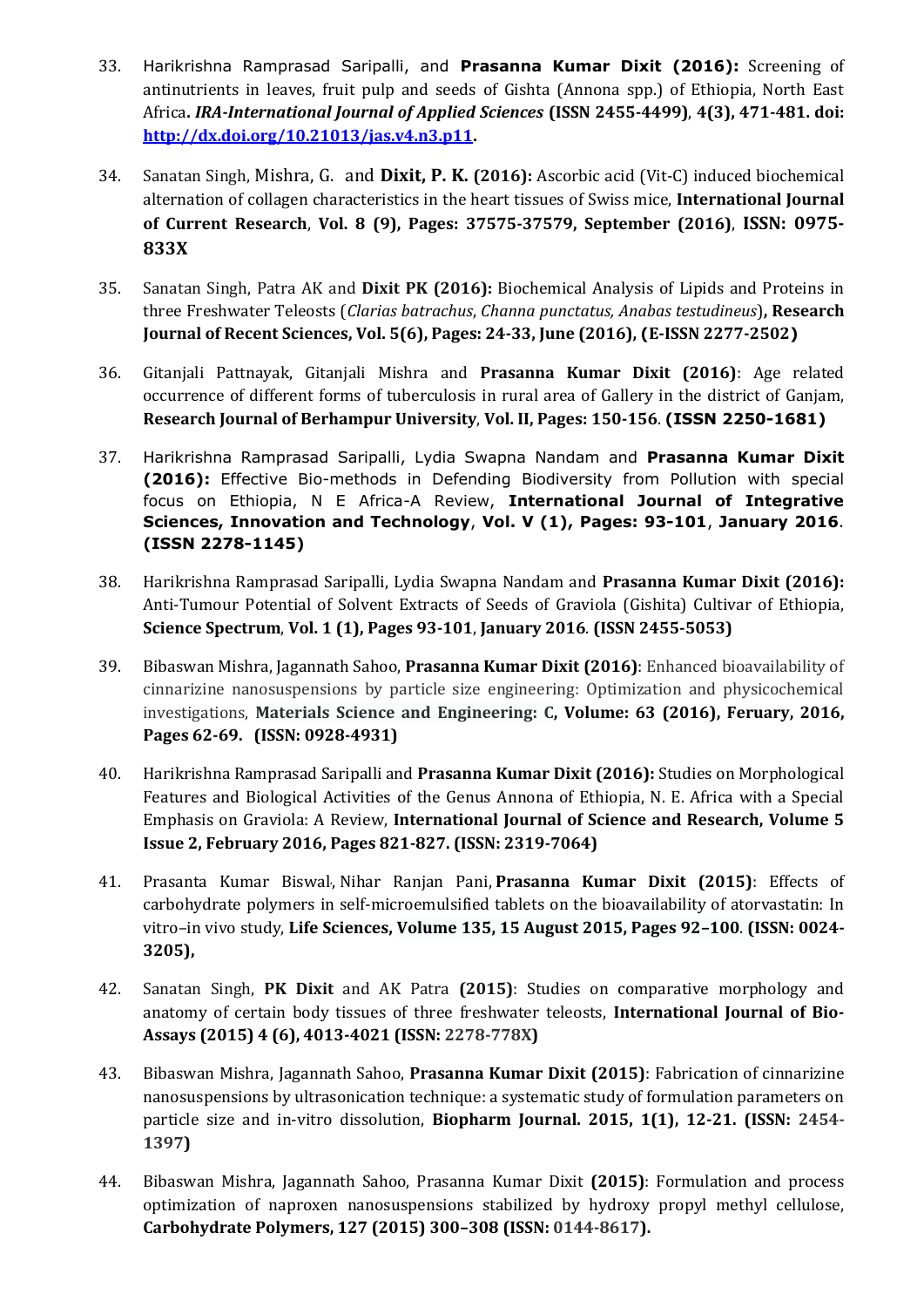- 45. Chetty, J. R., Dixit, P. K. and Mishra, G. (2011): Adrenaline induced changes in kinetics of Na<sup>+</sup>-K + –ATPase in tissues of Indian toad, *Bufo melanostictus*. *The IUP Journal of Life Sciences,* **Vol. V, No. 54-62, pp. 54-62, November 2011,(ISSN: 0973-8487)**.
- 46. S. Behera**, P. K. Dixit,** and H.N. Behera: Regulatory role of adrenaline, on G6PDH activity, in liver tissue of Common Indian toad, *Bufo melanostictus***,** *The IUP Journal of Life Sciences.* **Vol. V, No. 1, (ISSN: 0973-8487), pp. 40-50**.
- 47. Andia, B. N., **Dixit, P. K.**, Behera, S. and Behera, H. N (2010): Age determination in common Indian toad, *Bufo melanostictus* by 'Skeletochronology' *The IUP Journal of Science & Technology*, **Vol. 6, No. 3, (ISSN: 0973-2268), pp. 42-56**.
- 48. Andia, B. N., **Dixit, P. K.**, Mishra, G., Behera, S. and Behera, H. N (2010): Assessment of age and growth in Common tree frog *Polypedates maculatus* (Gray) by Skeletochronology., *Proc. Nat. Acad. Sci. (India),* **Vol. 80, Sect. B (Part-III), (ISSN: 0369-8211)**, **pp.** *Proc. Nat. Acad. Sci. (India)*.
- 49. Andia, B. N., **Dixit, P. K**., Mishra, G., Behera, S. and Behera, H. N (2009): Estimation of Age and Growth by Skeletochronology in Paddy Field Frog, *Rana limnocharis*, *The IUP Journal of Science & Technology*, **Vol. 5, No. 2, (ISSN: 0973-2268), pp. 26-39.**
- 50. Andia, B. N., **Dixit, P. K.,** Mishra, G., Behera, S. and Behera, H. N (2009): Age Related Changes in Minerals and Collagen in the Long Bones of Paddy Field frog, *Rana limnocharis*, *The IUP Journal of Life Sciences,* **Vol. III, No. 2, (ISSN: 0973-8487)**, **pp. 14-23**.
- 51. Muni, S. R., **Dixit, P. K.** and Behera, H. N (2004): Starvation induced changes in the activity of some enzymes in Indian toads, *Journal of Ecobiology,* **Vol: 16 (1) (ISSN: 0970-9037), pp: 61- 67**.
- 52. **Dixit, P. K.** and Behera, H. N (2003): Effect of cold stress and thyroxine treatment on anaerobic carbohydrate metabolism in toad, *Bufo melanostictus*, *Journal of Ecobiology*, **Vol: 15 (1) (ISSN: 0970-9037), pp: 33-41**.
- 53. **Dixit, P. K.**, Mohanty, K and Behera, H. N (2002): Effect of thyroxine on Mg++-ATPase activity in tissues of toad during thermal stresses, *Proc. Nat. Acad. Sci. (India),* **Vol. 72, B (III) and (IV), (ISSN: 0369-8211)**, **pp. 273-280**.
- 54. **Dixit, P. K.** and Behera, H. N (2002): Studies on carbohydrate metabolism in tissues of toad, *Bufo melanostictus* following cold-stress and thyroxine treatment, *J. Anim. Morph. Physiol*., **Vol: 49(1&2), (ISSN:0021-8804), pp-59-72**.
- 55. **Dixit, P. K**. and Behera, H. N (2000): Effect of thyroxine treatment on carbohydrate metabolism in liver and muscle of heat-stressed toads, *Bufo melanostictus*, *Ind. J. Comp. Anim. Phy.,* **Vol. 18, (ISSN: 0255-7150)**, **pp-18-25**

#### Ph.D. Scholars Awarded/Submitted:

- 1. **Prasanta Kumar Biswal (2015)**: Formulation and Evaluation of Self-Emulsified Drug Delivery System of Some poorly Water Soluble Drugs. November, 2015
- **2. Bibaswan Mishra (2016)**: Formulation Development, Optimization and Characterization of Nanosuspensions of Some poorly Water Soluble Drugs. March, 2016
- **3. Goutam Kumar Jena (2019)**: Formulation, Design, Optimization and Characterization of Mucoadhesive Multi-Particulate Drug Delivery Systems of Selected Anticancer Drugs of Colorectal Cancer, March, 2019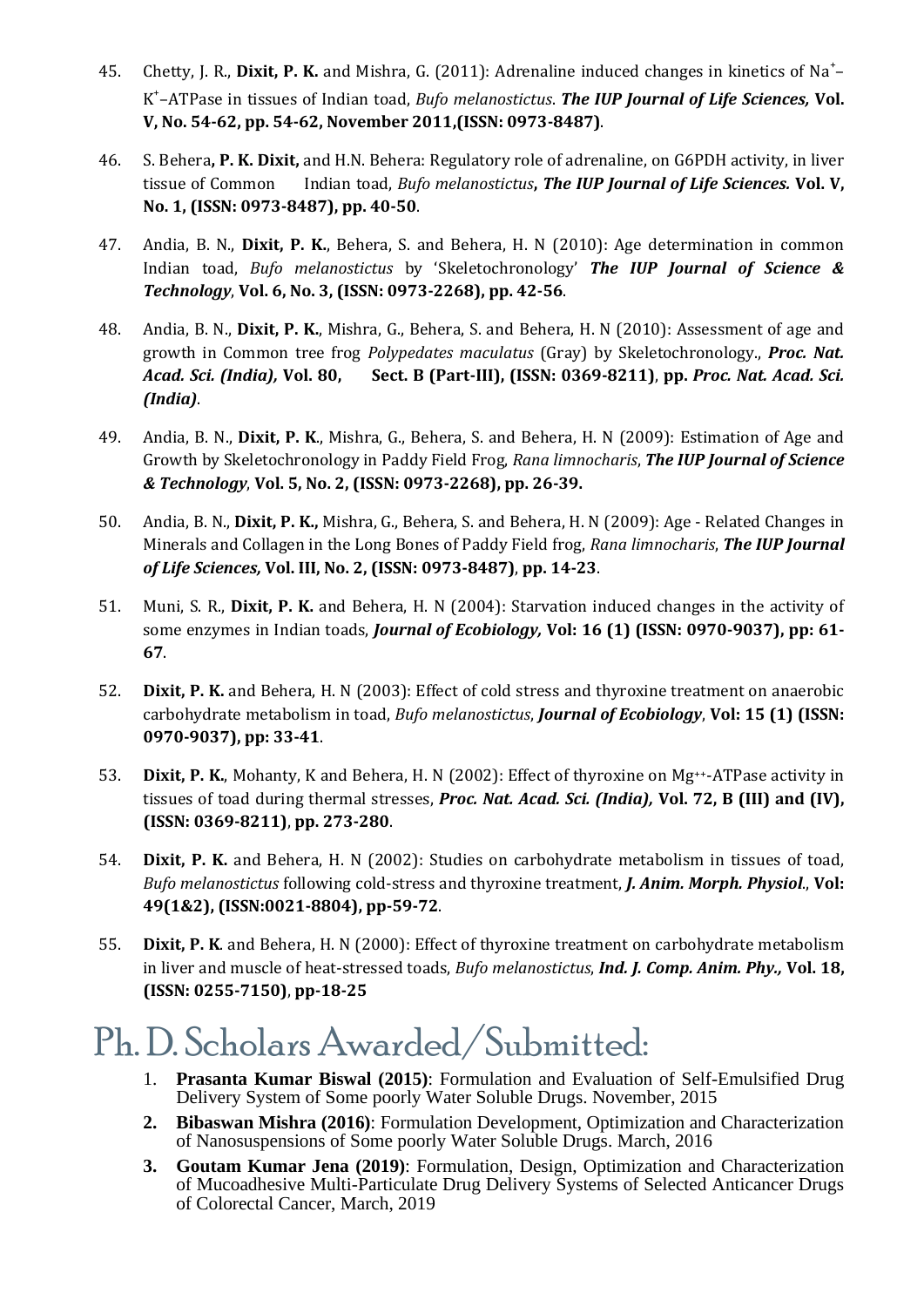- **4. Sanatan Singh**: An Approach to Biochemical Studies of Piscine Fatty Acids and Proteins December, 2020
- **5. Dr. Challa Suresh**: Deleterious effects of lead and amyloid peptides and their toxic mechanisms in human brain cells October, 2020.
- **6. Chinmaya Mahapatra** (INSPIRE): Anticancer Drug Encapsulated Mucoadhesive Microcapsules to Treat Intestinal Carcinoma Cells (March 2021)

# . Ph.D. /D. Sc Scholars Working:

- 1. **Dr. Harikrishna Ramaprasad Saripalli**: Studies on Bioassays and biological properties of the genus Annona (graviola) in the Ethiopia of north east Africa with special reference to their gc-ms analysis and nanotechnology aspects. **( for D.Sc)**
- 2. **A Padmavati**: Eco-Physiological effects of Effluent of the International paper mill situated at river Godavari basin at Rajmundry on a fresh water fish**.**
- 3. **Manasi Kumari Panda**: Environmental contamination caused by the leached chemicals of red mud waste, its impact on a fresh water fish and its ecological implications.
- 4. **Abhaya Prasad Tripathy**: Eco-Physiological Effects Induced by Effluents of a Paper Mill on a Blue-Green Alga and its possible reclamation by Environmental Agents.
- 5. **Prashanta Kumar Panda**: Formulation, Development and Pharmacological Evaluation of Polyherbal Dosage Forms Prepared from Selected Medicinal Plants of Ganjam District, Odisha.
- **6. Saishree Sahu:** A comparative study of post natal development of children in different socio-economic categories in relation to Nutrition
- **7. Saswati Panigrahi**: Evaluation of Phytochemicals and Biological Activity of Some Selected Traditionally Used Indegenous Medicinal Plants having Antidiabetic Activity
- **8. Sanjeeb Kumar Kar:** Phytochemical screening and pharmacological evaluation of *Byttneria herbacea* (Malvaceae)

#### M. Phil Students Awarded:

- 1. Mrs. A. Padmavati (2014): Eco-Physiological changes induced by a pesticide on a fresh water fish under laboratory controlled conditions
- 2. Ms. Supriya Gupta (2014): Seasonal variation in the occurrence of different vector borne diseases in Ganjam district of Odisha
- 3. Ms. Sunita Patra (2015): Ecological diversity and abundance of earthworms in Jatni block of Khordha district, Odisha
- 4. Shakti Pradayini Nanda (2016): A study on natural compounds for cancer treatment and prevention
- 5. Priety Naik (2016): Study on diet related diseases and their control
- 6. Bhabani Karuna Pradhan (2016): Possible role of hormones in regulating metabolic homeostasis a review
- 7. Susri Madhumita Mohapatra (2017): Organophosphate toxicity on fresh water aquatic organisms with special reference to fish
- 8. Sasmita Behera (2017): Changes in some biochemical parameters in fresh water fish upon pesticides toxicity
- 9. Prasanta Kumar Tripathy (2018): Studies on the Flat Fishes (Order: *Pleuronectiformes*) found along Odisha Coast

#### Awards and Prizes/Scholarships:

- 1. SRF (CSIR/NET): **01. 02. 1999 to 31. 01. 2002**
- 2. JRF (CSIR/NET)**: 21. 04. 1997 to 31. 01. 1999**
- 3. Gold Medal: 1996 **(In Master of Science Zoology)**